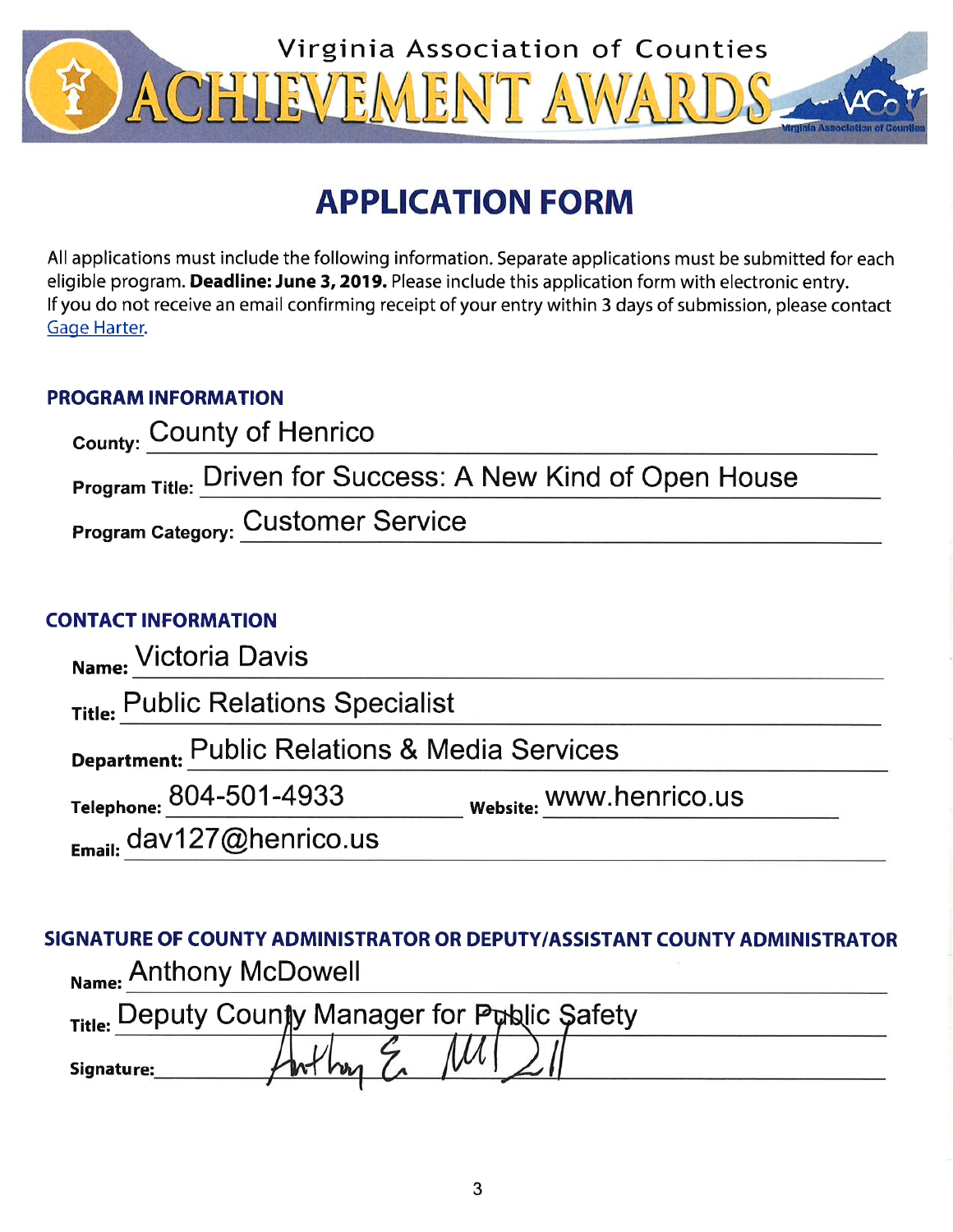## **Program Overview**

In fall 2014, instructors in automotive technology classes at the Advanced Career Education (ACE) Center at Hermitage High School in Henrico County, Virginia, decided they needed a fresh program to spark interest in career advancement for the automotive industry. The ACE Center wanted to build awareness among students, families, business owners, car dealerships and postsecondary schools. Additionally, an enhanced program would serve as a means of increasing local businesses' interest in hiring Henrico Schools' students, while enabling businesses to serve as support systems, rather than waiting for students to join their businesses. After much thought and planning, the idea of an all-inclusive open house developed. In the four years since the program's inception, these goals have been realized and the program has experienced great success.

# **Problem/Challenge/Situation Faced by Locality**

In today's fast-paced and fast-changing world of automotive repair and maintenance, not only are skilled technicians in great demand, so are career opportunities in the field. While the students have the opportunity to gain knowledge and skills related to the automotive repair field, there was a missing link: how would the students fit into the larger picture of the automotive industry? While students understood that their classes at the ACE Center at Hermitage provided an entry-level skill set, they weren't always able to see additional opportunities they might encounter in and out of the service area. How would it be possible to bring elements of the broader automotive industry together to provide an opportunity for the students to develop both short- and long-term goals?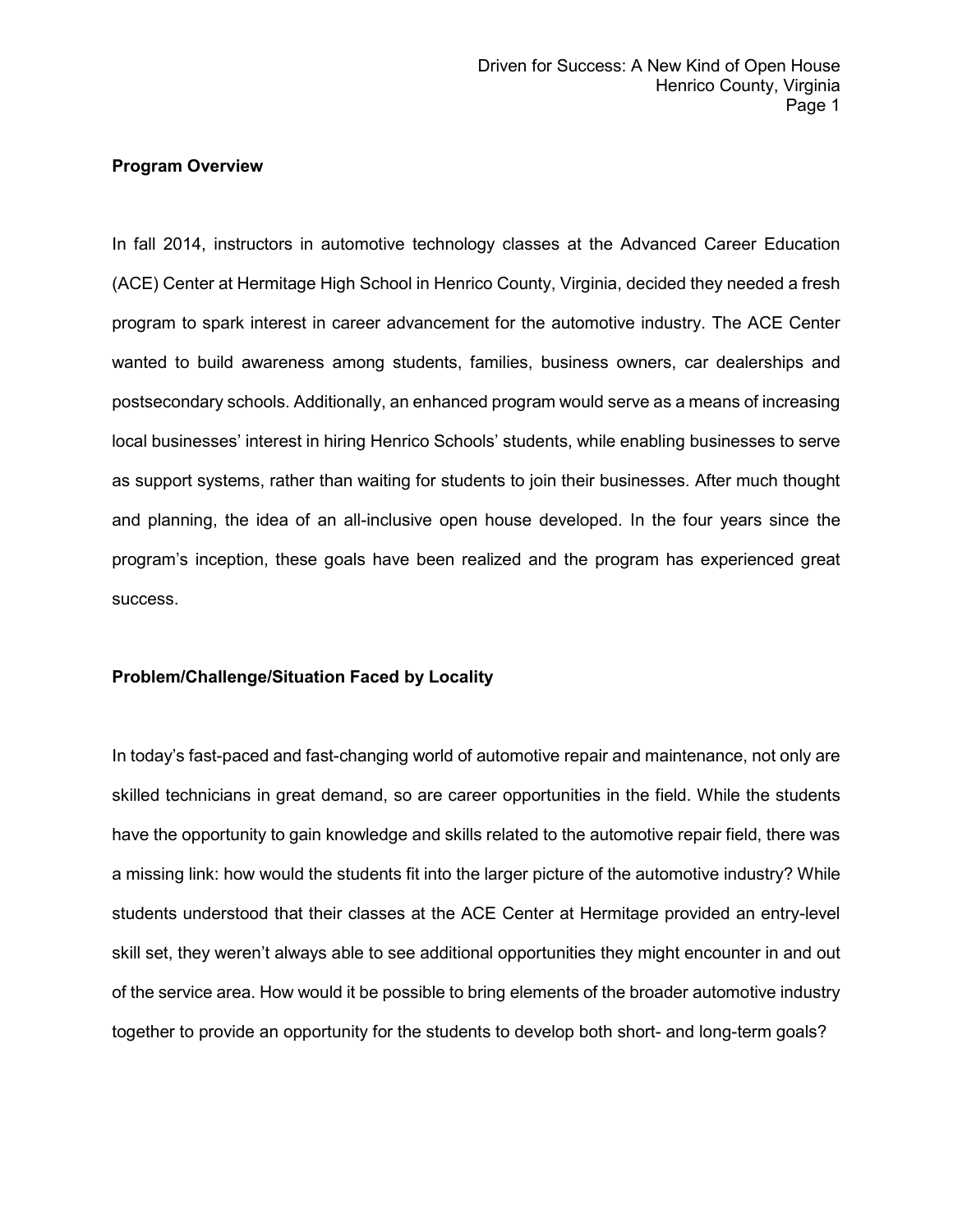#### **How Program Fulfilled Awards Criteria**

This was a collaborative solution to increasing community awareness of a key career and technical education program. By pairing a school initiative with the involvement of postsecondary schools, businesses and auto dealers, the school division found an innovative solution to its need for more community awareness.

#### **How Program Was Carried Out**

There were two goals in creating the open house. One was to provide students and their families the opportunity to explore the career and educational options available in today's automotive industry. The second goal was to open the eyes of the employers in that industry and give them a more comprehensive view of Henrico Schools' automotive technology students. We wanted to showcase how the students could fill entry-level positions in the automotive technology industry. The open house was set for the first week in December 2014, a date that continues today.

While it is not uncommon for the students to have guest speakers from the industry during classes, this event was held in the evening, allowing more parents and guardians to be involved with their child's career options, and the convenience of being able to attend with their child. To maximize participation, instructors started reaching out to the participants in the early fall. Students and parents were notified and asked to save the date. Businesses and post-secondary schools were contacted by the instructors and a business advisory council to see if they would be willing to participate and give our students this unique opportunity.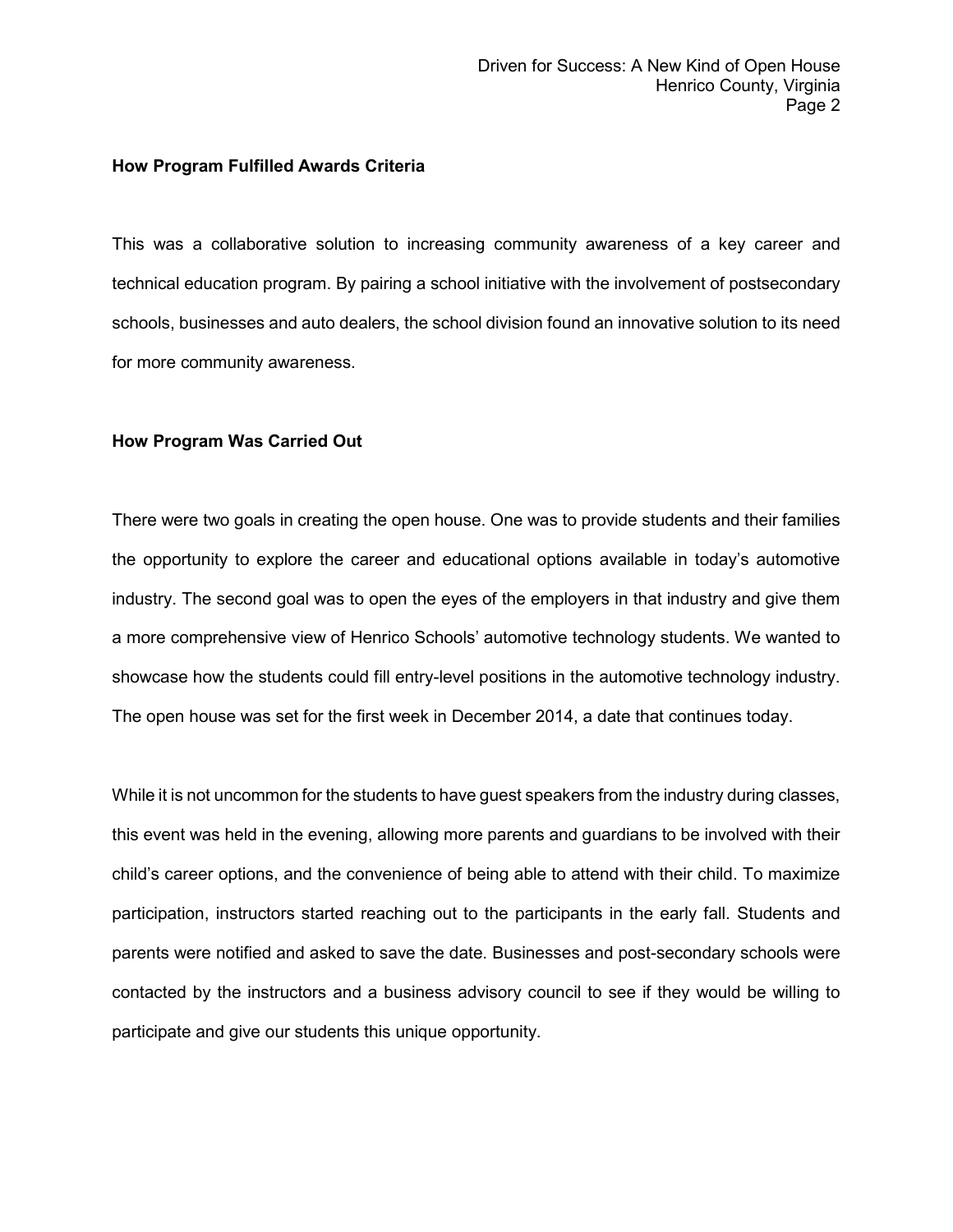Each year, the program has grown. In 2017, five postsecondary schools, eight businesses, one branch of the military and three auto dealerships came together to empower students and give them ways to explore career and educational options. These groups help support the triple-E vision of Henrico County Publics Schools, which states that, upon graduation, all students be enrolled, employed, or enlisted.

A station for each attending community member was set up in either a classroom or garage area. The evening started with a brief welcome and introduction of guests. The students visited each station to learn about opportunities in the particular area represented. This allowed students to explore their options and businesses to ask questions of the students, with the possible outcome of part-time employment or an internship opportunity. We had more than 130 students, parents and guardians attend and participate in the evening event.

## **Financing and Staffing**

For the first three years, the businesses paid for the cost of refreshments. This year, with the increased number of participants, Henrico Schools' Automotive Technology program was able to pay half the cost. Some parents volunteered to provide desserts to accompany the pizza and drinks. Additionally, the vendors provided more than \$1,500 in prizes and giveaways. The grand prize for the parents who attended was a set of new tires, donated by a local business, and valued at more than \$1,000. The cost of the program to Henrico County Public Schools is minimal. Existing staff time was used, and the event costs were limited to the electricity in the building for lights and electronics at each station.

Students in the Graphics Design program at the ACE Center created and printed the flyers that were used to advertise the program. The cost for the paper and printing was less than \$10.